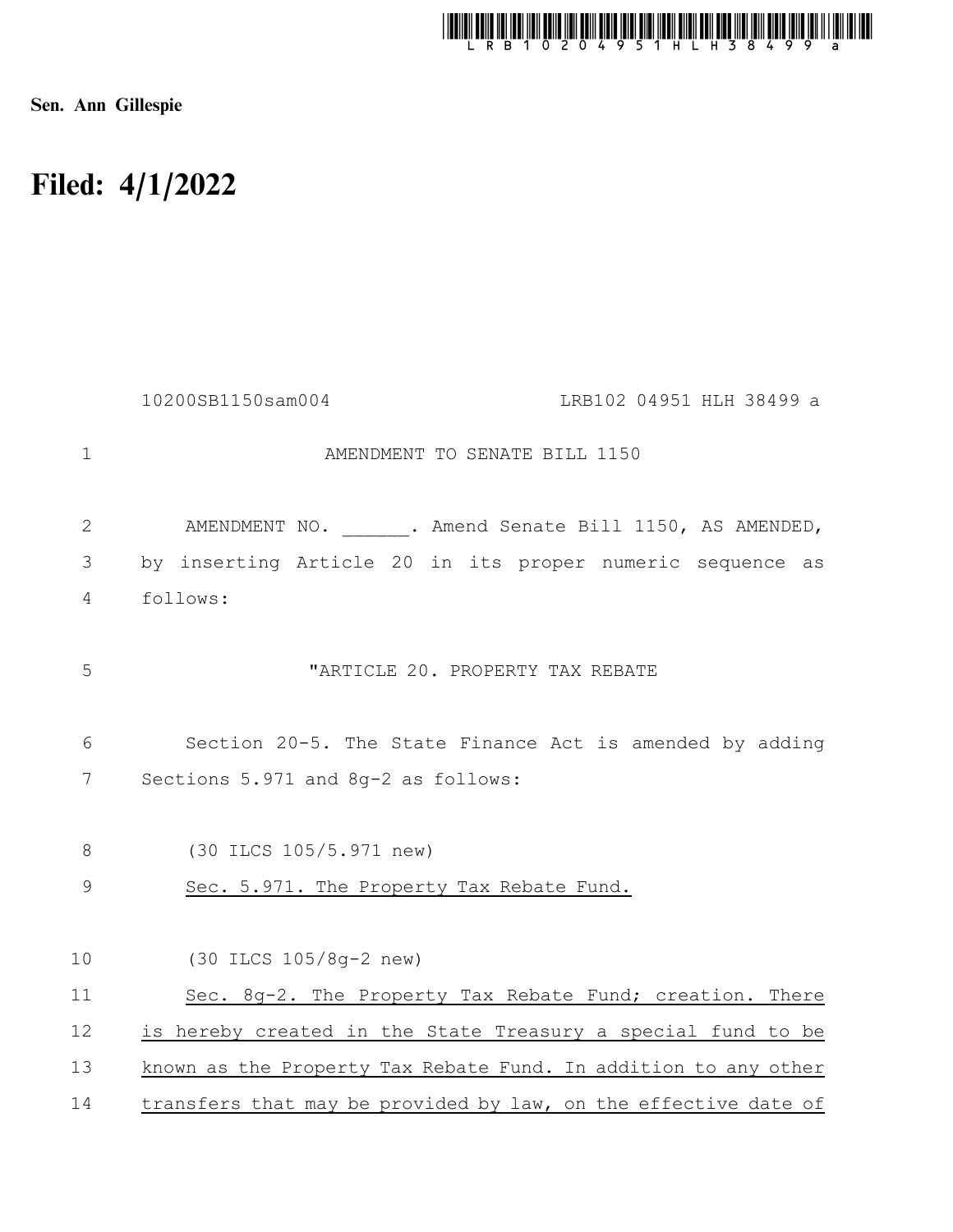10200SB1150sam004 -2- LRB102 04951 HLH 38499 a

| $\mathbf 1$ | this amendatory Act of the 102nd General Assembly, or as soon   |
|-------------|-----------------------------------------------------------------|
| 2           | thereafter as practical, but no later than June 30, 2022, the   |
| 3           | State Comptroller shall direct and the State Treasurer shall    |
| 4           | transfer the sum of \$500,000,000 from the General Revenue Fund |
| 5           | to the Property Tax Rebate Fund. Moneys from the Property Tax   |
| 6           | Rebate Fund shall be used for the purpose of one-time rebate    |
| 7           | payments provided under Section 208.5 of the Illinois Income    |
| 8           | Tax Act.                                                        |
|             |                                                                 |
| 9           | Section 20-10. The Illinois Income Tax Act is amended by        |
| 10          | adding Section 208.5 as follows:                                |
|             |                                                                 |
| 11          | (35 ILCS 5/208.5 new)                                           |
| 12          | Sec. 208.5. Residential real estate tax rebate.                 |
| 13          | The Department shall pay a one-time rebate to every<br>(a)      |
| 14          | individual taxpayer who files with the Department, on<br>Оr     |
| 15          | before October 17, 2022, an Illinois income tax return for tax  |
| 16          | year 2021 and who qualifies, in that tax year, under rules      |
| 17          | adopted by the Department, for the income tax credit provided   |
| 18          | under Section 208 of this Act. The amount of the one-time       |
| 19          | rebate provided under this Section shall be the lesser of: (1)  |
| 20          | the amount of the credit allowed to the taxpayer under Section  |
| 21          | 208 for tax year 2021, including any amounts that would         |
| 22          | otherwise reduce a taxpayer's liability to less than zero, or   |
|             |                                                                 |
| 23          | (2) \$300 per principal residence.                              |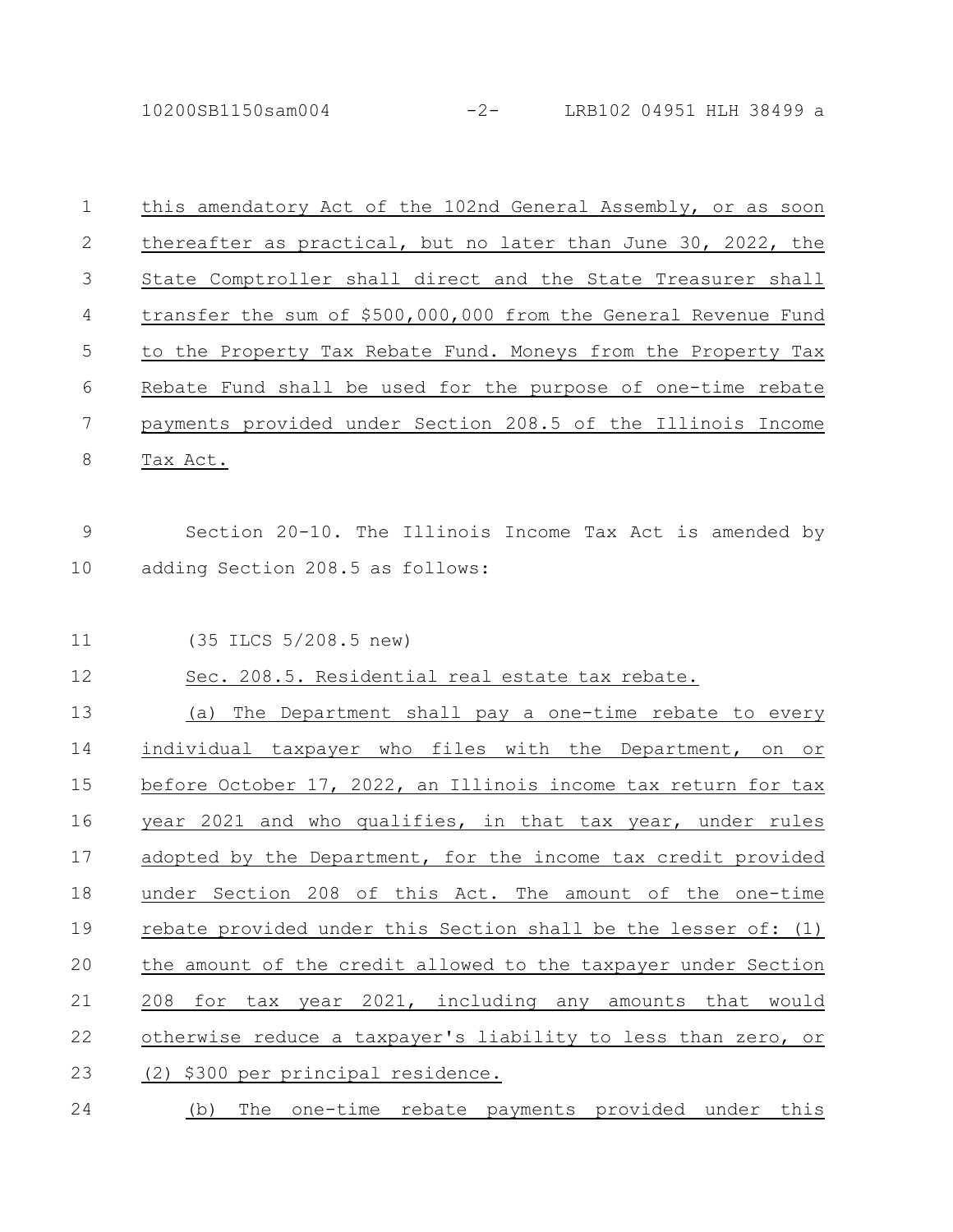| $\mathbf 1$ | Section shall be paid from the Property Tax Rebate Fund        |
|-------------|----------------------------------------------------------------|
| $\sqrt{2}$  | created in Section 8g-2 of the State Finance Act.              |
| 3           | (c) Beginning on July 5, 2022, the Department shall            |
| 4           | certify to the Comptroller the names of the taxpayers who are  |
| 5           | eligible for a one-time rebate under this Section, the amounts |
| 6           | rebates, and any other information that the<br>those<br>οf     |
| 7           | Comptroller requires to direct the payment of the rebates      |
| $\,8\,$     | provided under this Section to taxpayers.                      |
| $\mathsf 9$ | (d) Notwithstanding any other law to the contrary, the         |
| 10          | one-time rebates provided under this Section shall not be      |
| 11          | subject to offset by the Comptroller against any liability     |
| 12          | owed either to the State or to any unit of local government.   |
| 13          | (e) On July 1, 2023, or as soon thereafter as practical,       |
| 14          | the State Comptroller shall direct and the State Treasurer     |
| 15          | shall transfer any unencumbered amount remaining in the        |
| 16          | Property Tax Rebate Fund from the Property Tax Rebate Fund to  |
| 17          | the General Revenue Fund.                                      |
| 18          | (f) This Section is repealed on January 1, 2024.               |
|             |                                                                |
| 19          | Section 20-15. The Illinois Administrative Procedure Act       |
| 20          | is amended by adding Section 5-45.22 as follows:               |
|             |                                                                |
| 21          | (5 ILCS 100/5-45.22 new)                                       |
| 22          | Sec. 5-45.22. Emergency rulemaking. To provide for the         |
| 23          | expeditious and timely implementation of this amendatory Act   |
| 24          | of the 102nd General Assembly, emergency rules implementing    |